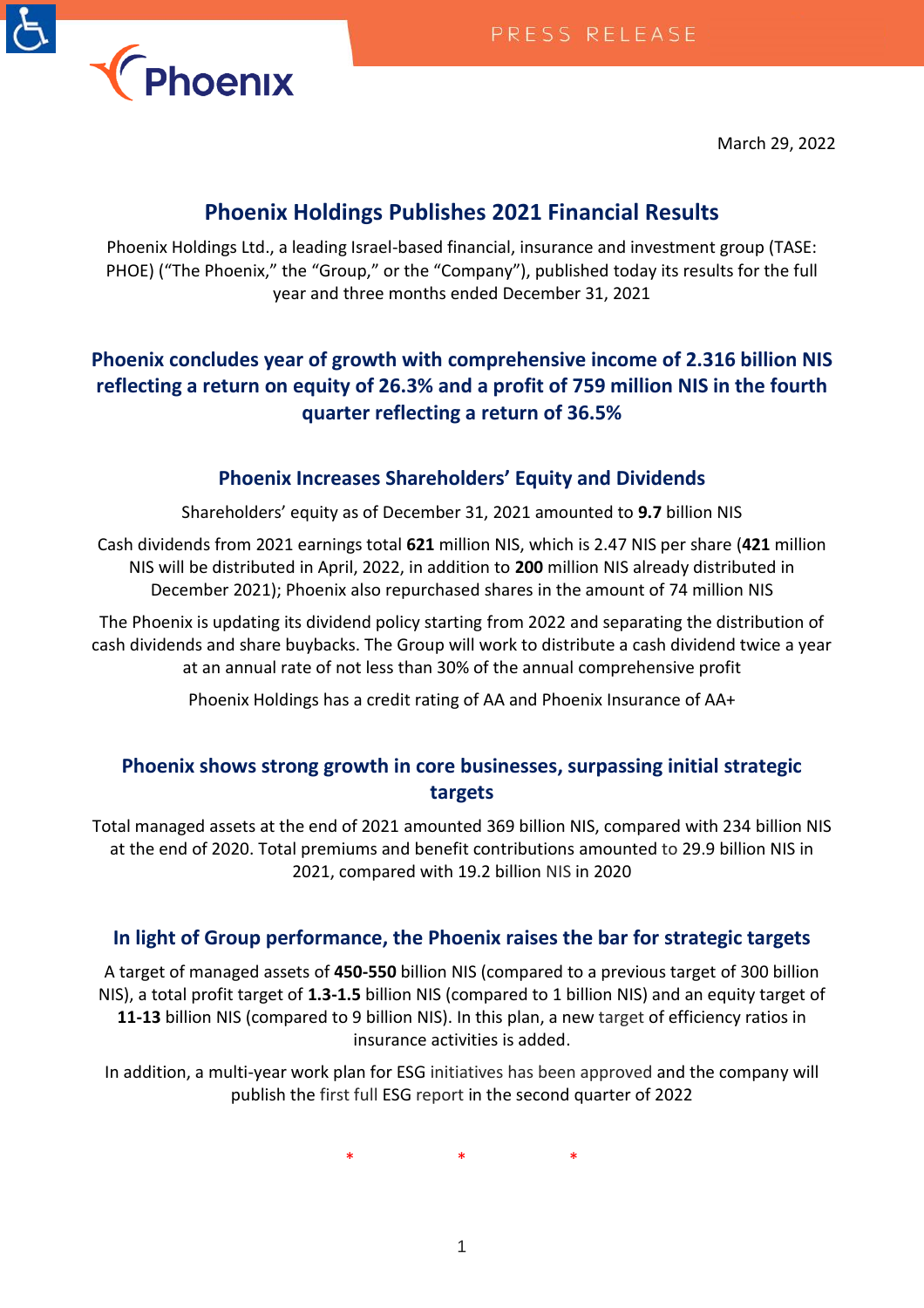

## **Phoenix works strategically and builds business and financial resilience for a period of challenges and opportunities**

The Phoenix continued to execute its strategy in 2021 to strengthen the Group's focus on products and services, offering the highest return on capital (26.3%) while maintaining market leadership in the insurance sector. The results of the strategy are clearly reflected in the Group's profits (2.316 billion NIS) the AUM amount (369 billion NIS) and the dividend distributed (621 Million NIS- 2.47 DPS).

The Company's financial resilience and achievements in capital management enable the Group to increase core activities in the areas of insurance (which is based more than ever on technology and digitalization tools to enhance operational efficiency, data-driven underwriting and high quality customer service), asset management (pension, provident and financial services), distribution (insurance agencies and direct) and credit.

In investments and asset management, where the Phoenix has a leading rankings in yield performance indexes for savings, the Phoenix's total managed assets reached 369 billion NIS, following the development of strong organic capabilities as well as the merger and integration of Hellman Aldubi's activities into the Group. The Group offers a wide range of investment products (from pensions and provident funds to investments services, including mutual funds, ETFs, alternative investments, and brokerage services), and continues to build capabilities and differentiation in both Israeli and global asset classes. The Phoenix is currently a leading and preferred partner in many of the investment opportunities in Israel, which serves to strengthen the Company's position in the investment, finance and insurance markets.

The Group has expanded its capabilities in key strategic areas by investing in people and technology infrastructure and making structural changes, improved the return-risk profile by diversifying profit sources and balancing the activities mix, enhancing the financial strength by creating sources of cash flow for liquidity and growth, and optimizing back book insurance portfolios.

As part of managing its investment portfolio, the Phoenix unlocked value in 2021 through a number of strategic transactions, including obtaining control over Gama Management and Clearing Ltd. ("Gama") during Gama's initial public offering, resulting with profit after tax of 220 Million NIS and selling control of the senior citizen housing network "Ad 120" resulting with a profit after tax of 270 Million NIS. The Group intends to actively consider additional strategic transactions to supplement continued organic growth.

#### **Eyal Ben Simon, Phoenix Holdings CEO:**

"The Group's managers and employees are focused on realizing our goals and are committed to continuing to work vigorously to create value to the Group's clients and shareholders.

I am proud of the Group's achievements over the past year and confident in its ability to continue to lead in the coming years in strong growth while continuing to enhance its financial resilience. We continue to build our team and technology infrastructures to allow us to meet the challenges ahead and will allow us to increase our competitive advantage while capturing market opportunities.

I would like to thank the Phoenix Board of Directors for their support and our partners and employees for their commitment for success. Together, we look forward for strong cooperation and shared success in the years to come."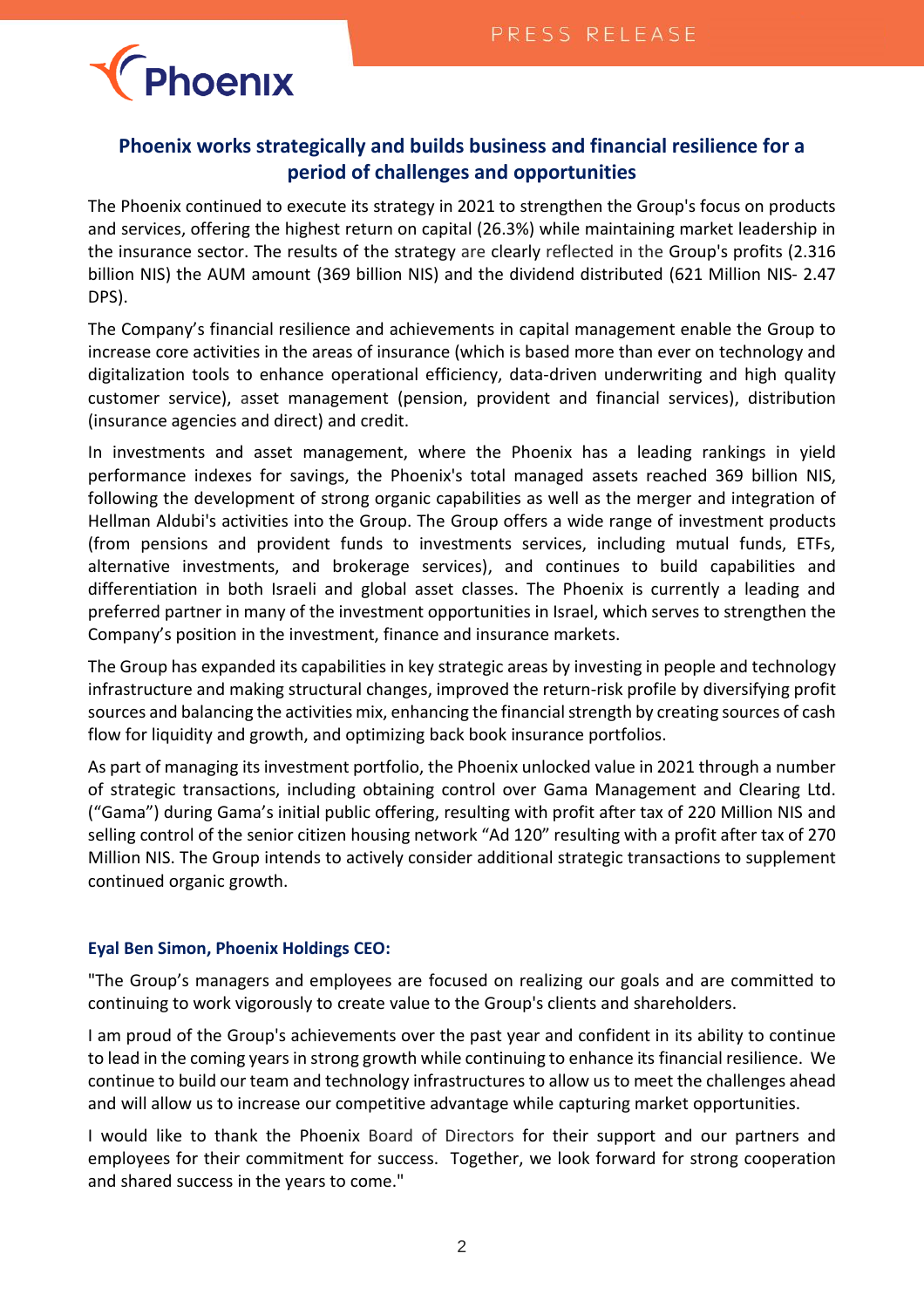

## **Building equity**



\* \* \* \*

## **Growing assets under management**



### **Increasing premiums and contributions**

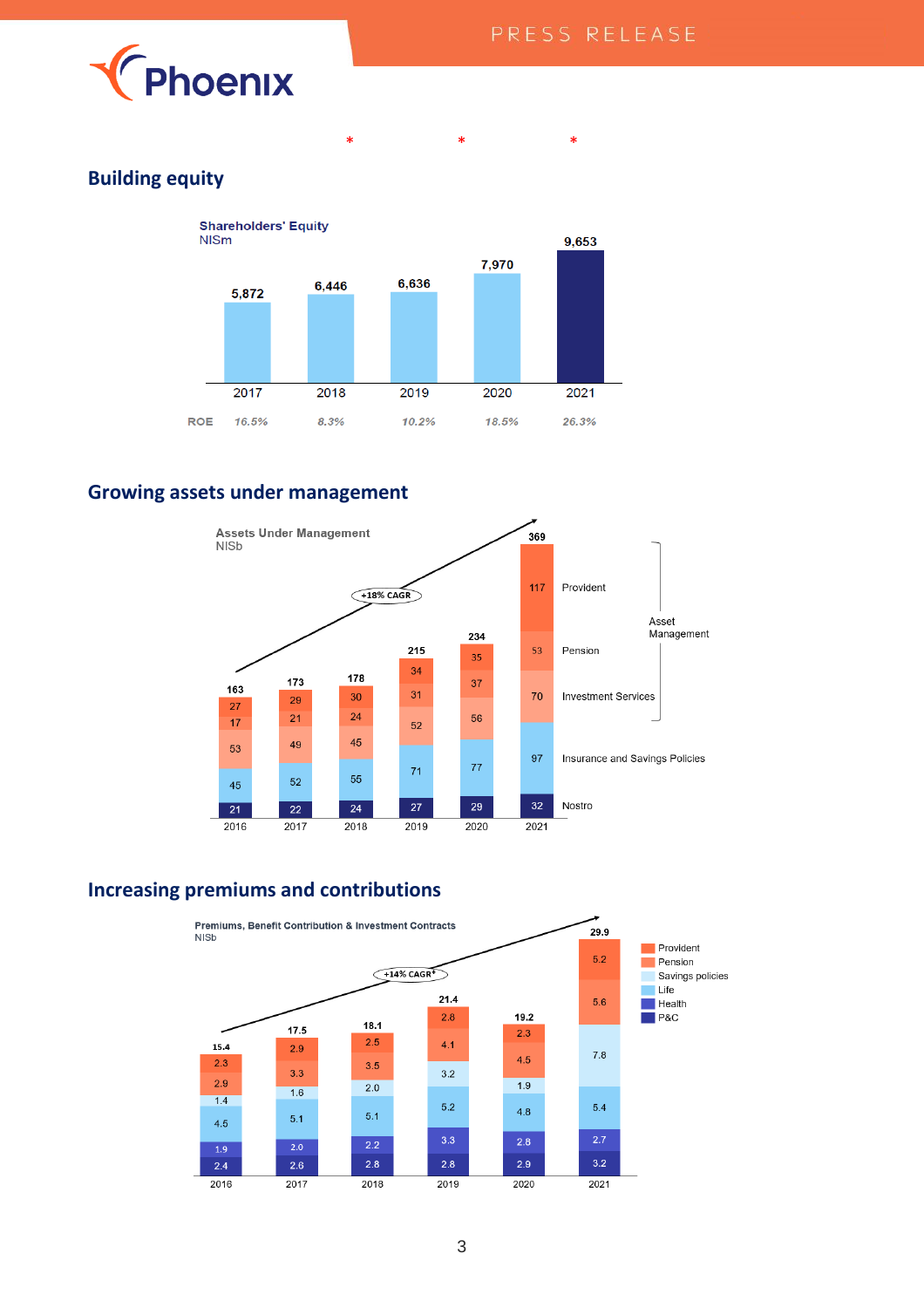

## **Income across diverse activities**



In 2021, core business income increased by 217 million NIS compared to 2020.

# **Comprehensive Income 2021**

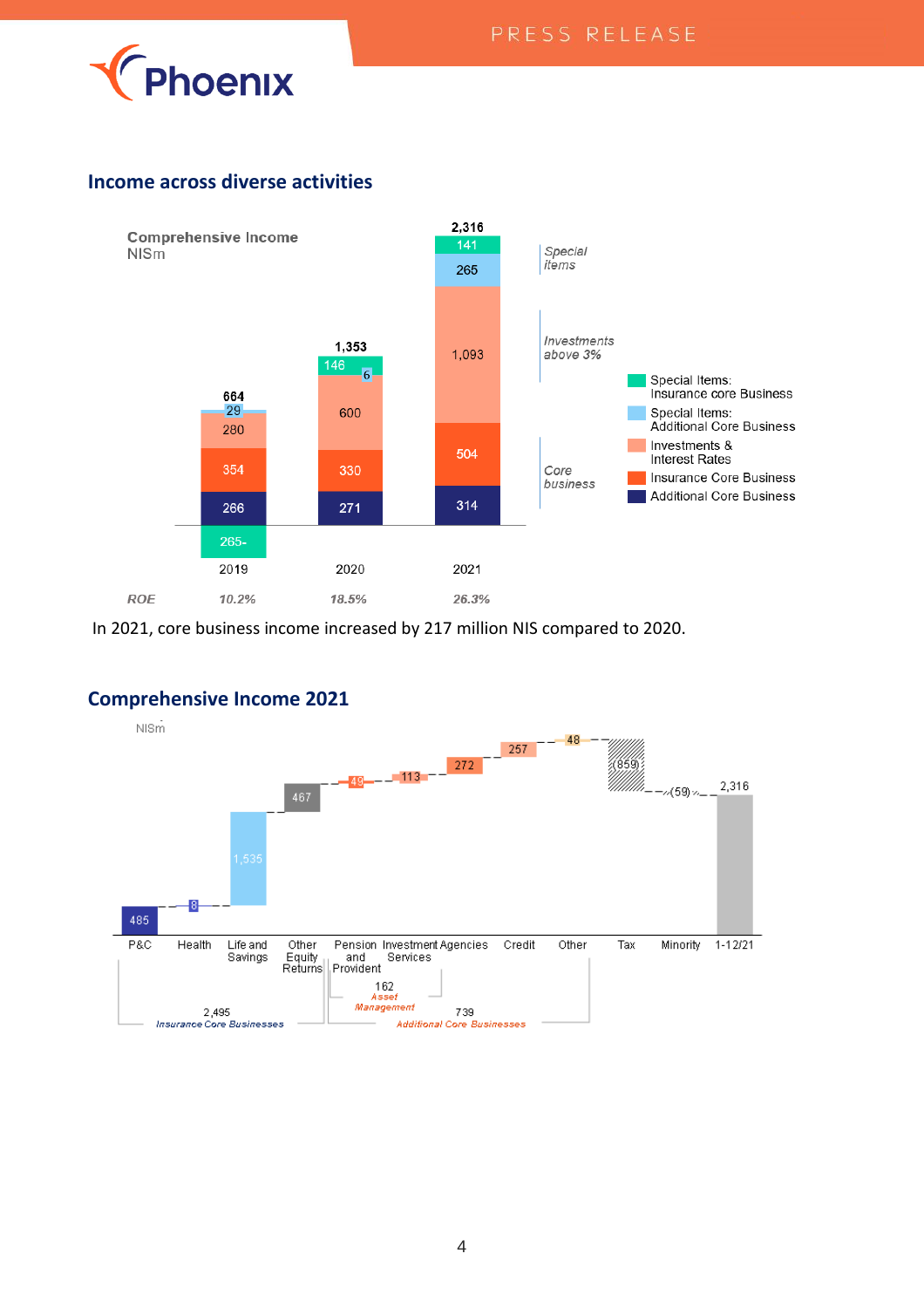

The following are the main financial results of the Group's in the operating segments:

### **Insurance**

**General Insurance:** The total pre-tax profit in 2021 amounted to **485** million NIS, compared to a total pre-tax profit of 524 million NIS in the corresponding period. Premium grew by 10% and Phoenix implemented data driven pricing.

**Health Insurance**: The total pre-tax profit in 2021 amounted to **8** million NIS, compared to a profit of 219 million NIS in the corresponding period. The decrease is mainly due to the decline in interest rates and strengthening reserves.

**Life insurance:** The total pre-tax profit in 2021 amounted to **1,535** million NIS, compared to a total profit of 679 million NIS in the corresponding period. The increase mainly due to the impact of the capital markets.

In addition, Phoenix Insurance published an economic solvency ratio for June 30, 2021 according to which the solvency ratio given the deployment provisions is **196%**. Without considering the transition provisions for the deployment period the ratio is **120%**, after the dividend distributed in 2021. The capital target set by the Board of Directors is at a rate of 108% without transitional provisions and 150% - 170% considering the deployment provisions.

### **Asset Management**

**Provident and pension**: The total profit before tax in 2021 amounted to **49** million NIS, compared to a profit of 28 million NIS in the corresponding period. The Company has shown high growth and merged Hellman Aldubi in late 2021, the full results of which will be reflected in 2022.

**Financial services** *(including Excellence Investment House activity and alternative investments)*: The total pre-tax profit in 2021 amounted to **113** million NIS, compared to 148 million NIS in the corresponding period. After the date of the report, the company announced a restructuring that will contribute to the strengthening of the investment house.

### **Insurance Agencies**

The total pre-tax profit in 2021 amounted to **272** million NIS, compared to a profit of 237 million NIS in the corresponding period, reflecting strong revenue and profit growth.

### **Credit** *(including 'Gama' activity)*

The total pre-tax profit in 2021 amounted to **257** million NIS, compared to 18 million NIS in the corresponding period. The profit for the period includes a special impact of 220 million NIS, reflecting the profit resulting from the IPO of Gama and the Company's obtaining control in Gama. Gama is focused on continuing to accelerate growth, diversify profit sources, and strengthen management and technological infrastructures.

\* \* \*